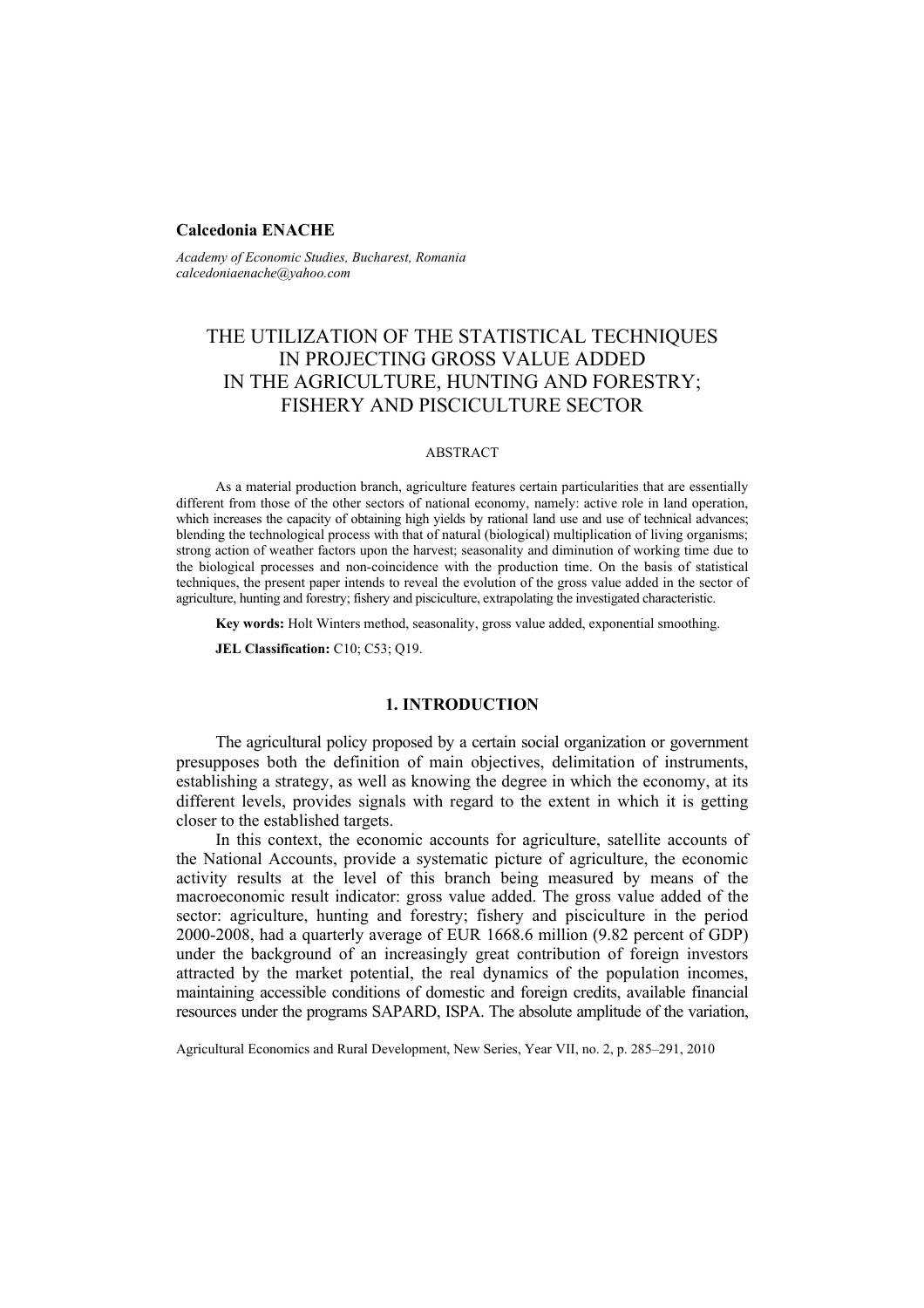calculated as difference between the extreme values of the series, was EUR 3971.7 million, the minimum level being reached in the first quarter of the year 2001, under the background of unfavourable weather conditions and of the low investments in advanced technologies. By comparing the empirical frequencies with the theoretical ones calculated on the basis of the normal distribution probability law, the hypothesis on the normality tendency of the investigated series  $(\chi_{calc}^2=4.65 < \chi_{tab}^2=9.24)$  is confirmed. The variation coefficient level (67.08 percent) determined as a ratio of the standard deviation to the arithmetic mean reflects the absence of homogeneity. The series features moderate asymmetry (Skewness=0.38), the smoothing coefficient (Kurtosis =  $1.996 < 3$ ) indicating a platykurtic distribution. In order to find out whether the seasonality component acted at the level of the investigated variable, we determined the auto-correlation and partial auto-correlation coefficients by means of the program Statistics – "Arima model". The obtained results confirm the presence of seasonality.



*Source:* Own calculations on the basis of data from the Monthly Statistical Bulletins, National Institute of Statistics (2000–2009)

| Figure 1. Quarterly evolution of the gross value added of the sector: agriculture,    |  |
|---------------------------------------------------------------------------------------|--|
| hunting and forestry; fishery and pisciculture in the period 2000–2008 (EUR million). |  |

| Series: VABA                    |          |  |  |
|---------------------------------|----------|--|--|
| Sample: 2000Q1 2008Q4           |          |  |  |
| <b>Observations: 36</b>         |          |  |  |
| Distribution: Normal            |          |  |  |
| Number of categories:9          |          |  |  |
| $\chi^2$ =4,65, df =2, p=0,0975 |          |  |  |
| Kolmog.- Sm. $d=0,12$           |          |  |  |
| Mean                            | 1668.575 |  |  |
| Median                          | 1492.150 |  |  |
| Maximum                         | 4203.100 |  |  |
| Minimum                         | 231.400  |  |  |
| Std. Dev.                       | 1119.236 |  |  |
| <b>Skewness</b>                 | 0.383296 |  |  |
| Kurtosis                        | 1.995745 |  |  |
| Jarque-Bera                     | 2.394285 |  |  |
| Probability                     | 0.302056 |  |  |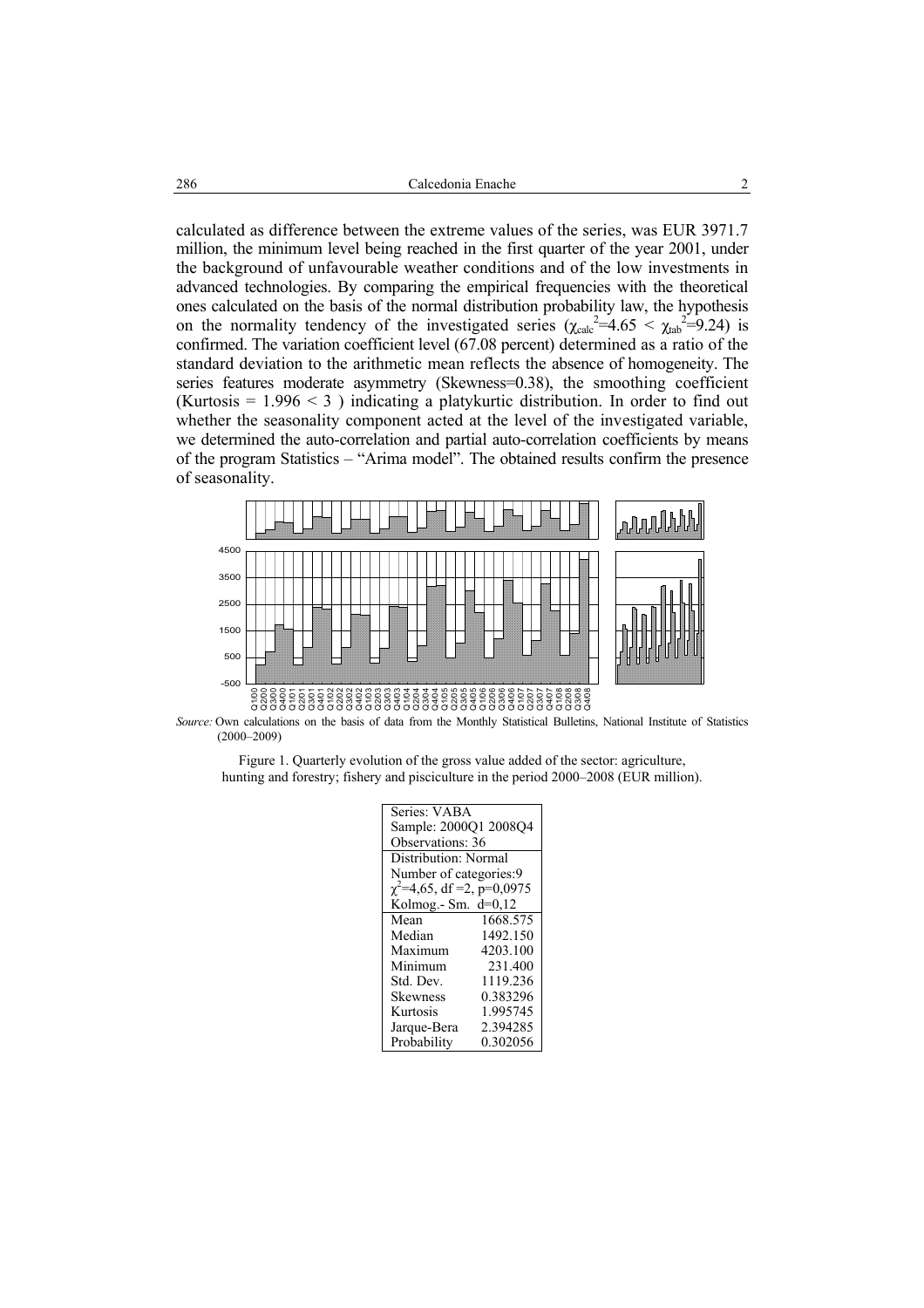

## Autocorrelation Function

(Standard errors are white-noise estimates)

Partial Autocorrelation Function



Figure 2. The Corel gram of the gross value added evolution in the sector: agriculture, hunting and forestry; fishery and pisciculture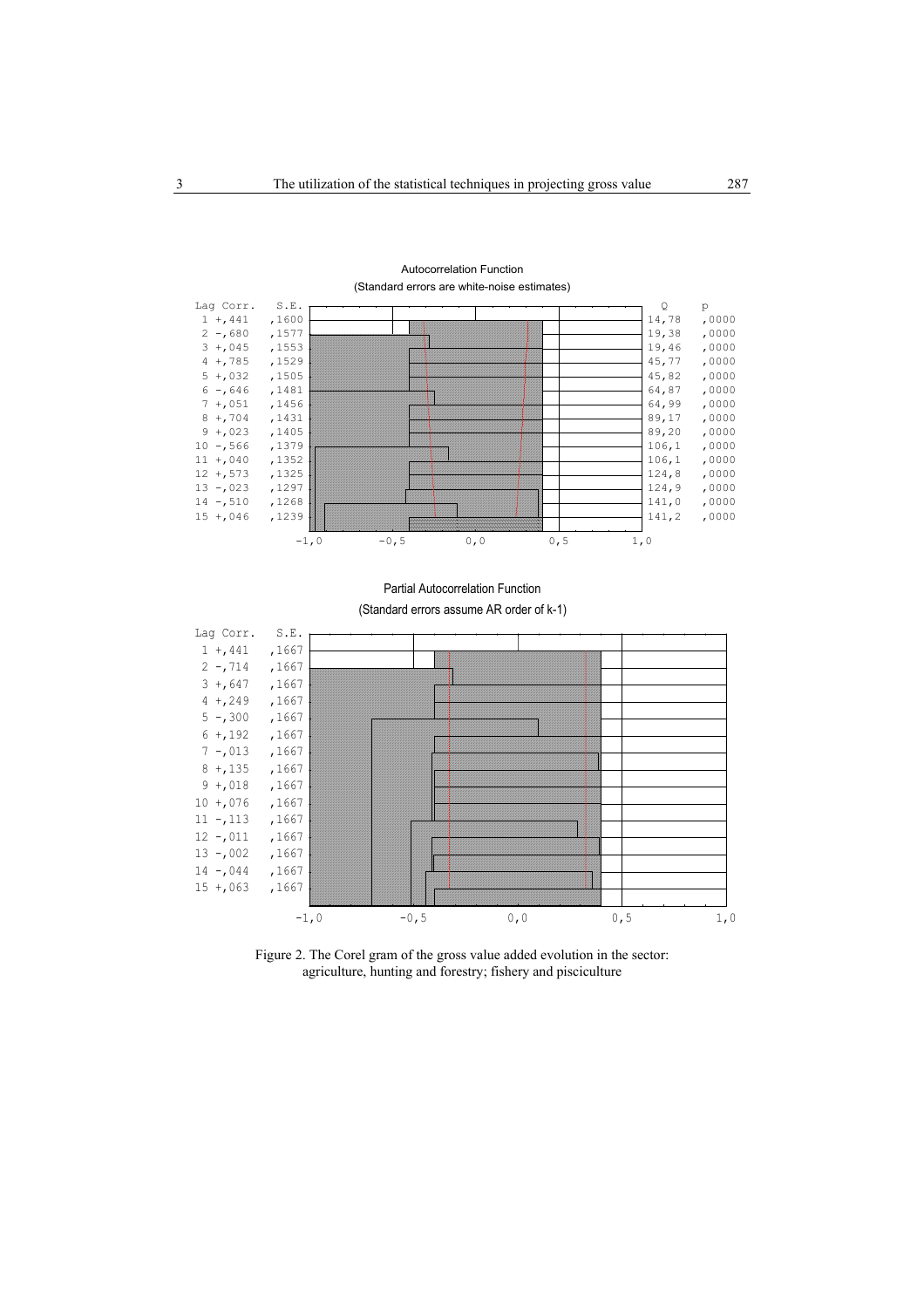### **2. METHODOLOGY OF THE GROSS VALUE ADDED FORECASTING SYSTEM**

### **2.1. Model structure specification**

In order to investigate the gross value added variation of the sector: agriculture, hunting and forestry; fishery and pisciculture, we used the Holt Winters method (1960) that is applied when the tendency and seasonality are random; the exponential smoothing can be used in order to obtain a combined forecasting.

On the basis of the H-W method, the smoothing of "a" mean, "b" tendency and "s" seasonality can be obtained, through the intermediary of the smoothing constants:  $i \in [0.1]$ ,  $\ddot{v} \in [0.1]$  and  $\ddot{h} \in [0.1]$  respectively.

The following equations are obtained for smoothing:

– the observations:

$$
a_t = i(y_t/s_{t-p}) + (1-i)(a_{t-1}+b_{t-1})
$$

– the trend:

$$
b_t = \mathfrak{V}\ (a_t - a_{t-1}) + (1 - \mathfrak{V})b_{t-1}
$$

– the seasonality:

$$
s_t = \mathfrak{h}\left(y_t / a_t\right) + (1 - i)s_{t-p}
$$

The extrapolation for a time horizon h is determined by the relations:

$$
\hat{y}_{t+h} = (a_t + hb_t) \cdot s_{t-p} + h, \ 1 \le h \le p ;
$$
\n
$$
\hat{y}_{t+h} = (a_t + hb_t) \cdot s_{t-2p+h} + h, \ p+1 \le h \le 2p ,
$$

with:  $y_{t+h} = y_{t,t+h}^p$ , where:  $a_t$  – smoothed mean of the observations of the series;  $y_t$  – observed value of the series;  $s_t$  – smoothed seasonality quotient; p – periodicity of terms;  $b_t$  – levelled estimated tendency;  $i, \varsigma, \tilde{\upsilon}$  – smoothing constants.

An additional condition, related to seasonal factors, postulates the existence of seasonal movements compensation:  $\sum_{i=1}^{p} S_i =$  $\sum_{i=1}$  *S<sub>i</sub>* = *p* . Initiations (for the first year,

 $t=1, p$ :  $a_p = y$ ;  $b_p = 0$  ( $S_t = \frac{y_t}{x}$ ). *y*  $S_t = \frac{y_t}{t}$ 

### **2.2. Results and discussions**

By applying the calculation methodology on the statistical data referring to the evolution of the gross value added of the sector: agriculture, hunting and forestry; fishery and pisciculture in the period 2000–2008, the following results were obtained: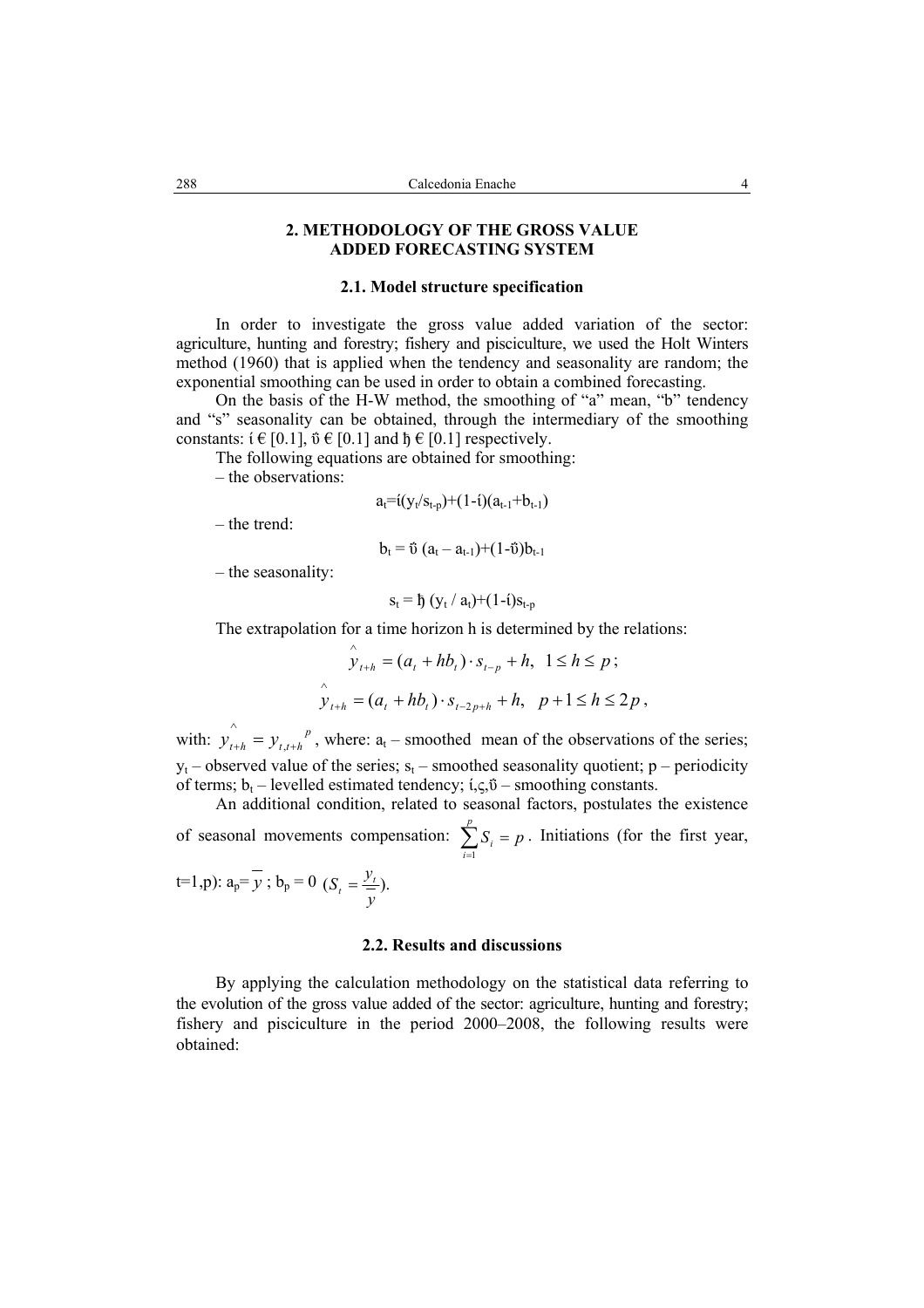|                          |                | Method: Holt-Winters Multiplicative Seasonal |     |          |
|--------------------------|----------------|----------------------------------------------|-----|----------|
| Original Series: VABA    |                |                                              |     |          |
| Parameters:              | IOTA(i)        |                                              |     | 0.8500   |
|                          | $UPSIL($ ΰ $)$ |                                              |     | 0.0000   |
|                          | DJE(h)         |                                              |     | 0.0000   |
| Sum of Squared Residuals |                |                                              |     | 1046363  |
| Root Mean Squared Error  |                |                                              |     | 238.4186 |
| End of Period Levels:    |                | Mean                                         |     | 2270.403 |
|                          |                | Trend                                        |     | 39.95937 |
|                          |                | Seasonals:                                   | T:1 | 0.242147 |
|                          |                |                                              | T:2 | 0.623419 |
|                          |                |                                              | T:3 | 1.706009 |
|                          |                |                                              | T:4 | 1.428425 |





Figure 3. Components of time series.

The seasonal deviations in the  $1<sup>st</sup>$  and  $2<sup>nd</sup>$  quarters were negative (under the trend line), while in the  $3<sup>rd</sup>$  and  $4<sup>th</sup>$  quarters they were above the long-term trend, the factors that produced an oscillating evolution of the investigated characteristic being unequally distributed within the investigated interval.

On the supply side, the seasonality was introduced by: the insufficient supply of fresh fruit and vegetables (mainly in the cold season), increase of internal operators sensitivity to the world oil price movements, reflected by the decision to revise the fuel prices on a weekly basis, the corrections applied to the administered prices, mainly to the natural gas prices and to the prices of water supply, sewerage and sanitation services; implementing new stages in the process of getting in line with excise taxes of the European Union.

On the demand side, the statistical data on the consumption of foodstuffs reflect the dynamics acceleration in the  $3<sup>rd</sup>$  and  $4<sup>th</sup>$  quarters, mainly due to the increase of the population's real incomes and to inflation deceleration, the acceleration being influenced by the purchase of goods and services, by the self-consumption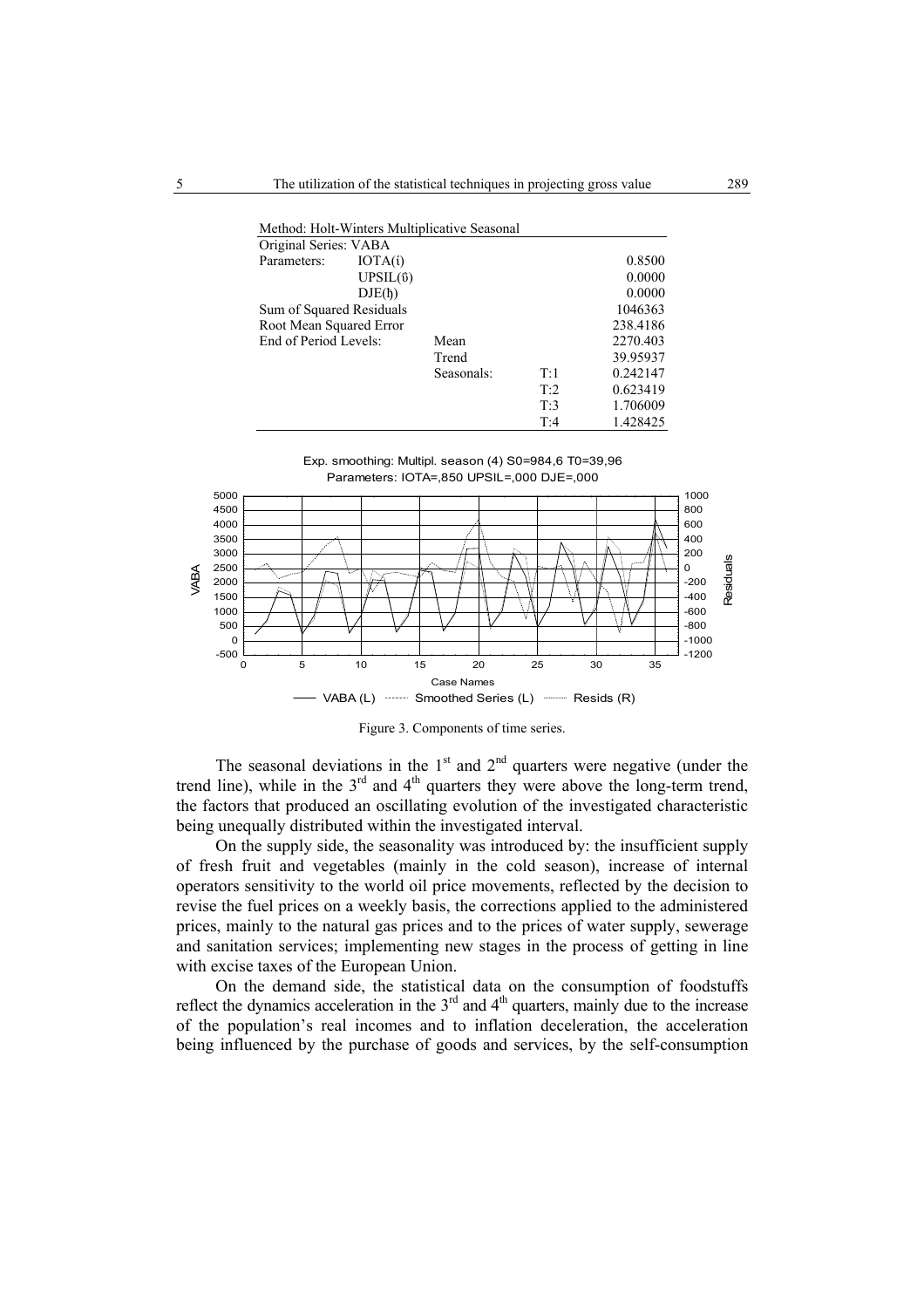and the procurements on the peasant market, by the individual services provided by the public administration and the non-profit organizations.

In the  $4<sup>th</sup>$  term, the public sector consumption grew significantly, on the basis of capital and material costs, their value on December being almost double compared to the average of the previous months. The budgetary deficit coverage was based upon foreign funds, coming exclusively from the credits provided by different international organizations and from domestic funds – attracted by the RON denominated government securities, both at the physical and the legal entities.

The amplification of investment projects reflected in the investment rate increase for equipment procurement and for the new constructions was mainly generated by the industrial production increase and by a significant growth of crediting activities. The beginning on the  $1<sup>st</sup>$  of April 2005, the reference year – of the period of registration by the authorities of the milk production on each farm, in order to establish the yearly production quota – resulted in a significant increase in the purchase of animals.

The foreign trade in agricultural products featured a high concentration level in the  $2<sup>nd</sup>$  half of the year. In spite of this, under the conditions of the dynamics rate increase of the population's consumption and of the investments volume, the domestic production did not increase at the same rate, which led to imports consolidation on this market segment.

The model likelihood was checked up by using the variance analysis. As the theoretical value for a significance level  $\alpha = 0.05$  si 1, respectively 34 degrees of freedom, taken over from Fischer distribution table is  $F_{\alpha, k, T-k-1} = 4.08 < F_{\text{calc}} = 97.812$  the null hypothesis is rejected, and the alternative hypothesis is accepted as true. The gross value added estimations for the sector agriculture, hunting and forestry; fishery and pisciculture present a standard error of EUR 220.659 million. As regards the determination of the model, this explains 74.2 percent of the investigated characteristic variation.

For the first and second quarter of the year 2009, the punctual estimations of the previewed levels are;  $\hat{y}_{Q1/09}$ =559.447 EUR million and  $\hat{y}_{Q2/09}$ =1465.236 EUR million, respectively while the calculated trust intervals for a significant threshold α=0,05 become:[86,269; 1032,625],[989,9887;1940,483].

### **3. CONCLUSIONS**

Romania's agricultural policy has tried to get in line fast with the Common Agricultural Policy coordinates since the invitation of our country to begin the negotiations for the accession to the European Union, at the conference from Helsinki in December 1999. The agricultural sector development targeted to shift the structural problems and to increase the competitiveness of the Romanian products, having the following main objectives: development of a competitive